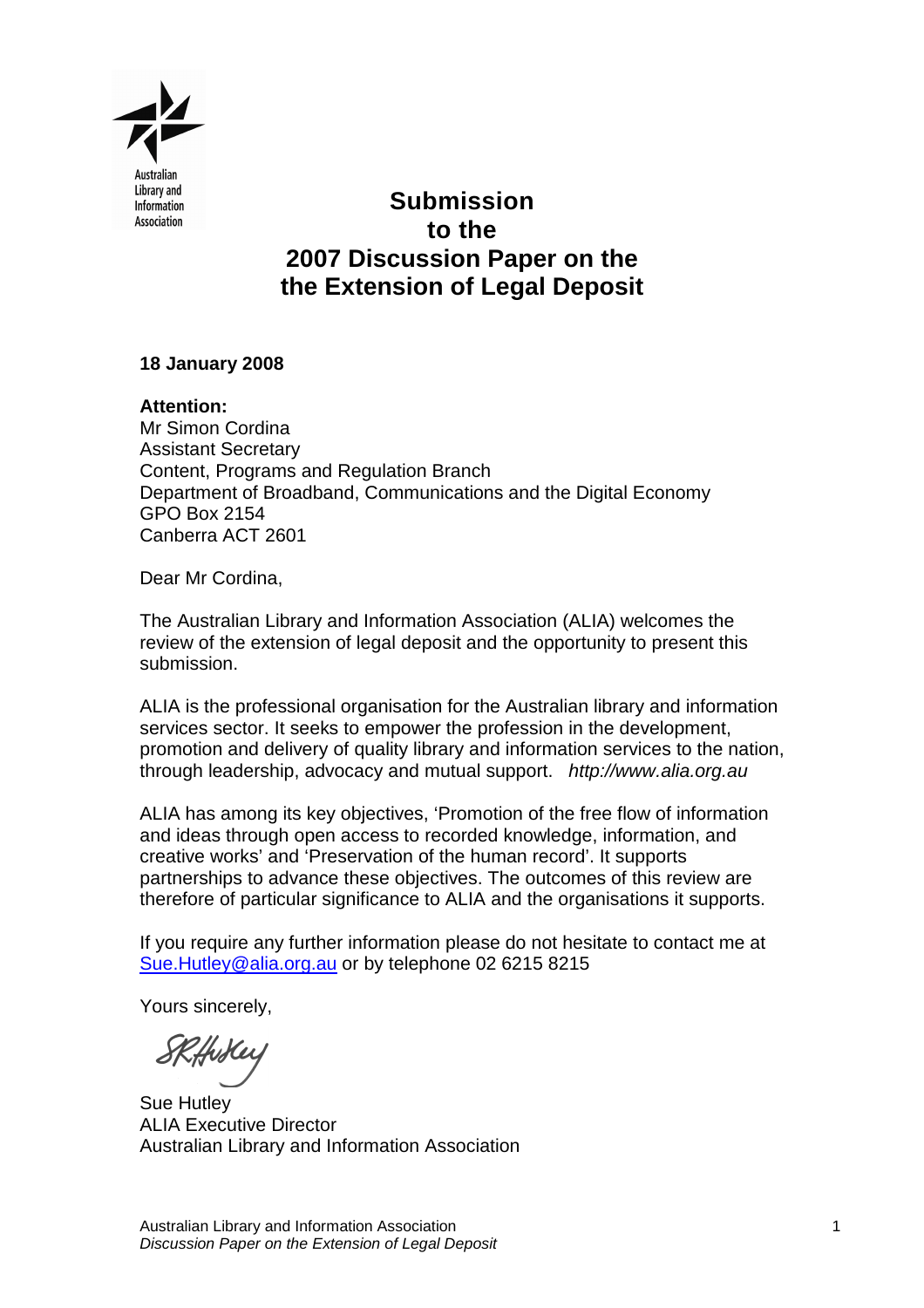# **Introduction**

ALIA welcomes the review of the extension of legal deposit and the opportunity to present this submission.

ALIA has among its key objectives, 'Promotion of the free flow of information and ideas through open access to recorded knowledge, information, and creative works' and 'Preservation of the human record'. It supports partnerships to advance these objectives. The outcomes of this review are therefore of particular significance to ALIA and the organisations it supports.

The incredibly rapid growth in the delivery of information in electronic formats has left organisations responsible for the preservation of, and access to this information unable to adequately meet their obligations, in part because of the complexity of technological, economic and organisational requirements, but also because the existing deposit legislation is not designed for, or adequate to deal with this new digital environment.

Significant information that is on the web today may not be there tomorrow. Government publications that were made available in print through Library deposit programs appear and disappear on the web on a daily basis. The National Library is attempting to archive 'culturally significant' websites with its 'PANDORA' project, but its ability to do this is hampered by existing legislation. The requirement to obtain permission from publishers before harvesting websites severely limits the amount of material that is preserved.

There is no requirement that producers of films or musical recordings deposit copies with the National Film and Sound Archive and despite the dedicated work of those in the Archive much material is probably lost.

The issues are complex, but there is an urgent need for Legislation to support the work being done by various agencies including the National Library and the National Film and Sound Archive to archive, preserve and provide access to our cultural heritage for future generations.

# **Issue 1: Should the legal deposit scheme be extended to audiovisual and electronic materials and, if so, how should such materials be defined (including the quality of legal deposit materials, such as the 'best copy')?**

ALIA supports the extension of the legal deposit scheme to include audiovisual material such as films, photographic images, sound recordings, radio and television broadcasts, audiovisual kits and electronic material such as websites, e-publications, computer programmes and games, and microform publications to support the aim of capturing, preserving and providing access to 'culturally significant' material. Any definition should clarify that all the 'intellectual content' of these formats should be covered by the legislation.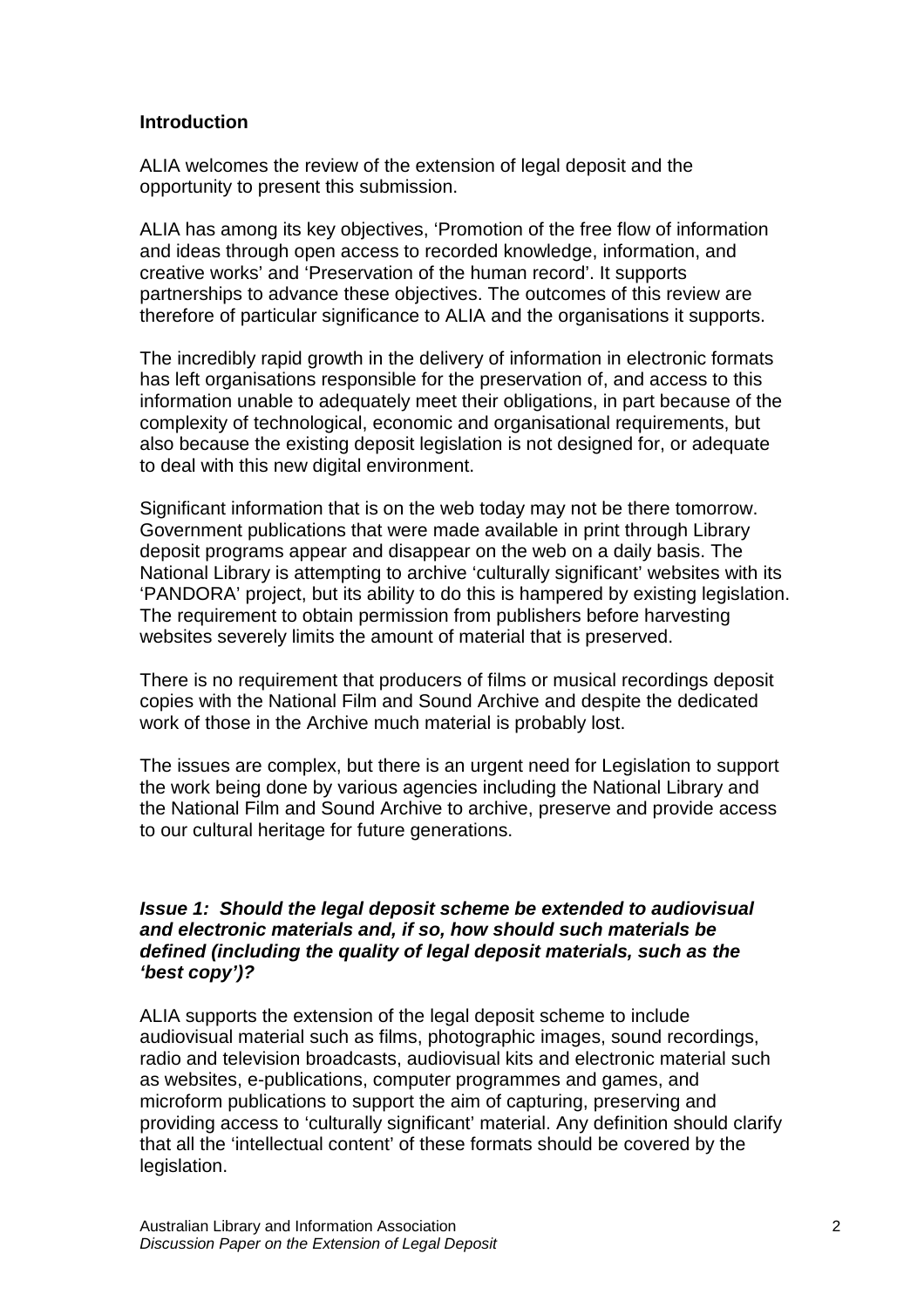ALIA is very concerned that extremely important material in these formats is currently being lost due to the lack of deposit legislation.

Defining these materials becomes problematic where the technology available tomorrow is currently unknown; therefore an open ended statement is required to allow for future developments, as well as clearly stating existing formats.

In effect all items published in Australia in any format should be subject to the extended deposit scheme, with guidelines for selection to be applied to eliminate the vast amounts of irrelevant material.

Japan's definition 'texts, images, sounds or programs recorded by electronic, magnetic or other methods which can not be directly perceived by human senses', and the Danish definition 'works published in physical format (regardless of the medium) and materials made public via electronic communication network' could only work in practice where deposit organisations are given control over how they are notified about new resources and are able to apply a selective approach.

Given that long term preservation and public access would be the aims of collecting agencies, ALIA believes that 'best copy' should be defined as the format which is best able to be cost effectively preserved and made accessible by the depositing institution.

Any new legislation should support the work of agencies developing new technologies and standards for the long term preservation of digital data, as this is integral to the success of any project to preserve the country's digital cultural heritage.

# **Issue 2: Should an extended legal deposit scheme be in the Copyright Act 1968 or is a separate piece of legislation more appropriate?**

Given that the original reason for the inclusion of Deposit Legislation within Copyright Legislation no longer applies, there is a strong argument for creating separate Legislation that could be clearer and more easily accessed and amended.

Issues of compatibility between Deposit and Copyright Legislation would provide some justification for maintaining Legal Deposit provisions within the Copyright Act. As the Copyright Act contains measures, that have direct impact on the effective working of any extended deposit legislation, it is vital that the any new Deposit Legislation is compatible and works effectively with Copyright Legislation to achieve the balanced aims of protecting the interests of the owners of the intellectual property and preserving and providing appropriate access now and in the future.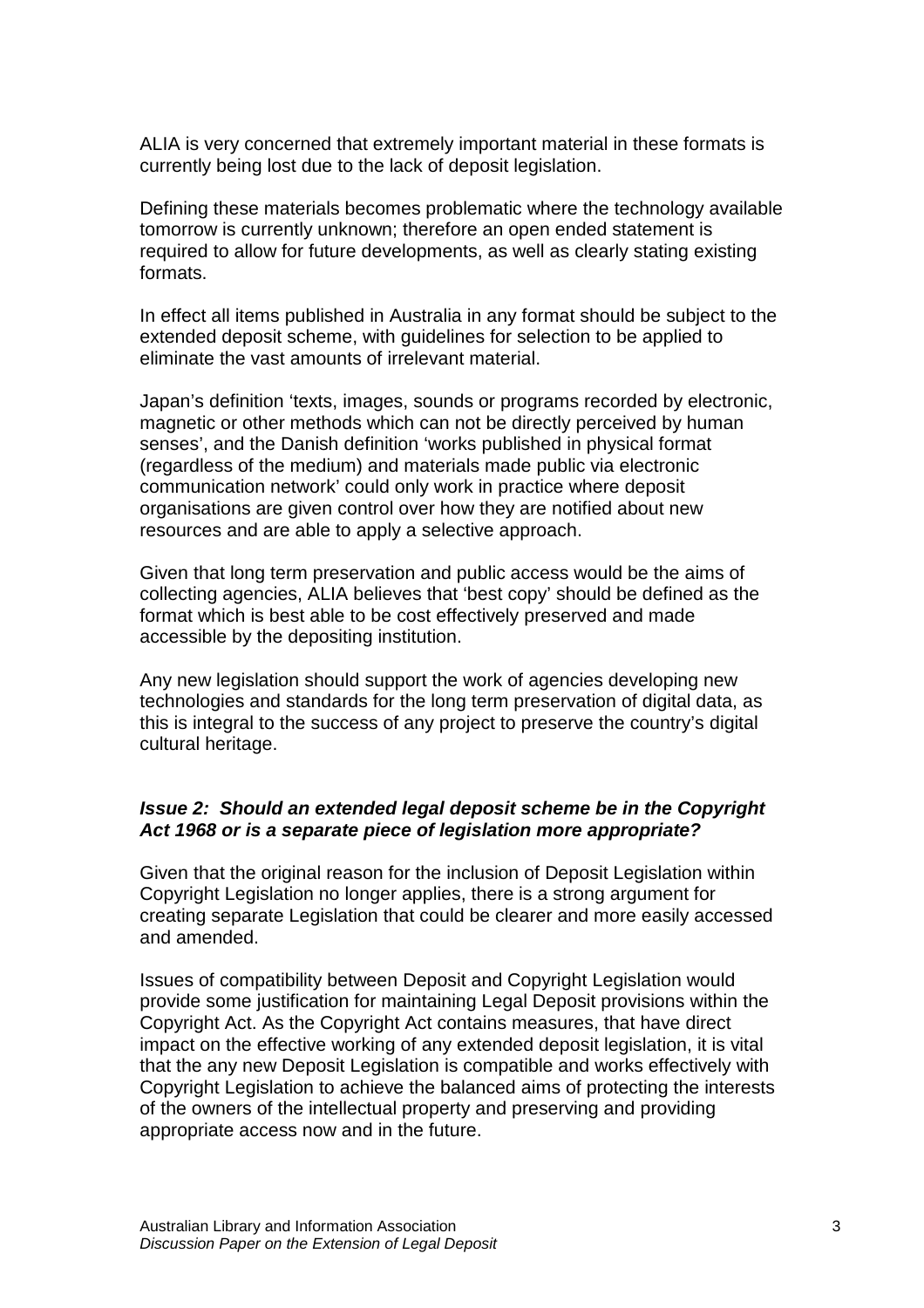# **Issue 3: How many copies of published material should a publisher be required to deposit under an extended legal deposit scheme?**

ALIA believes that one copy of relevant material should be deposited, given the significant costs associated with preservation and access to this material.

There are limitless possibilities for disseminating and altering electronic data and a key issue here is not 'how many copies' should be deposited, but what technological means will be used to make sure the publishers rights are not infringed by inappropriate access to and use of this material. Legislation would have to provide clear access guidelines and the latest technologies used to enforce this.

For the scheme to be cost-effective, deposit organisations would have to work closely together to avoid duplication.

# **Issue 4: Should the existing requirement that material be deposited at the publisher's expense continue to apply under an extended legal deposit scheme?**

ALIA supports the continuation of the current requirement that items should be deposited at the publisher's expense. Legislation should clarify that all 'intended intellectual content' should be covered by the Legislation and that all measured to override encryption should be included ensuring that the material is accessible. Serious penalties for non-compliance are vital. The current \$100.00 penalty is not realistic and needs urgent upgrading. If an actual amount is mentioned there needs to be an inbuilt inflation factor.

# **Issue 5: Should there be a role for other organisations, in addition to the NLA and NFSA, to act as repositories for material under an extended legal deposit scheme?**

ALIA supports the National Library and the National Film and Sound Archive as the two national repositories for material under an extended legal deposit scheme.

The National Library and the National Film and Sound Archive will need to work with other repository organisations to ensure that all material is stored and made accessible, and the legislation should facilitate this. Some agencies such as the ABS, AUSTLII and ARROW currently provide an excellent example of how to effectively manage, preserve and provide access to culturally significant materials. The National Library liaises with these and other organisations such as GeoScience Australia and AGIMO regarding management, preservation and access to digital information. An effective legal deposit regime will not include anything which inhibits a collaborative approach to solve complex technical issues and manage a national digital collection.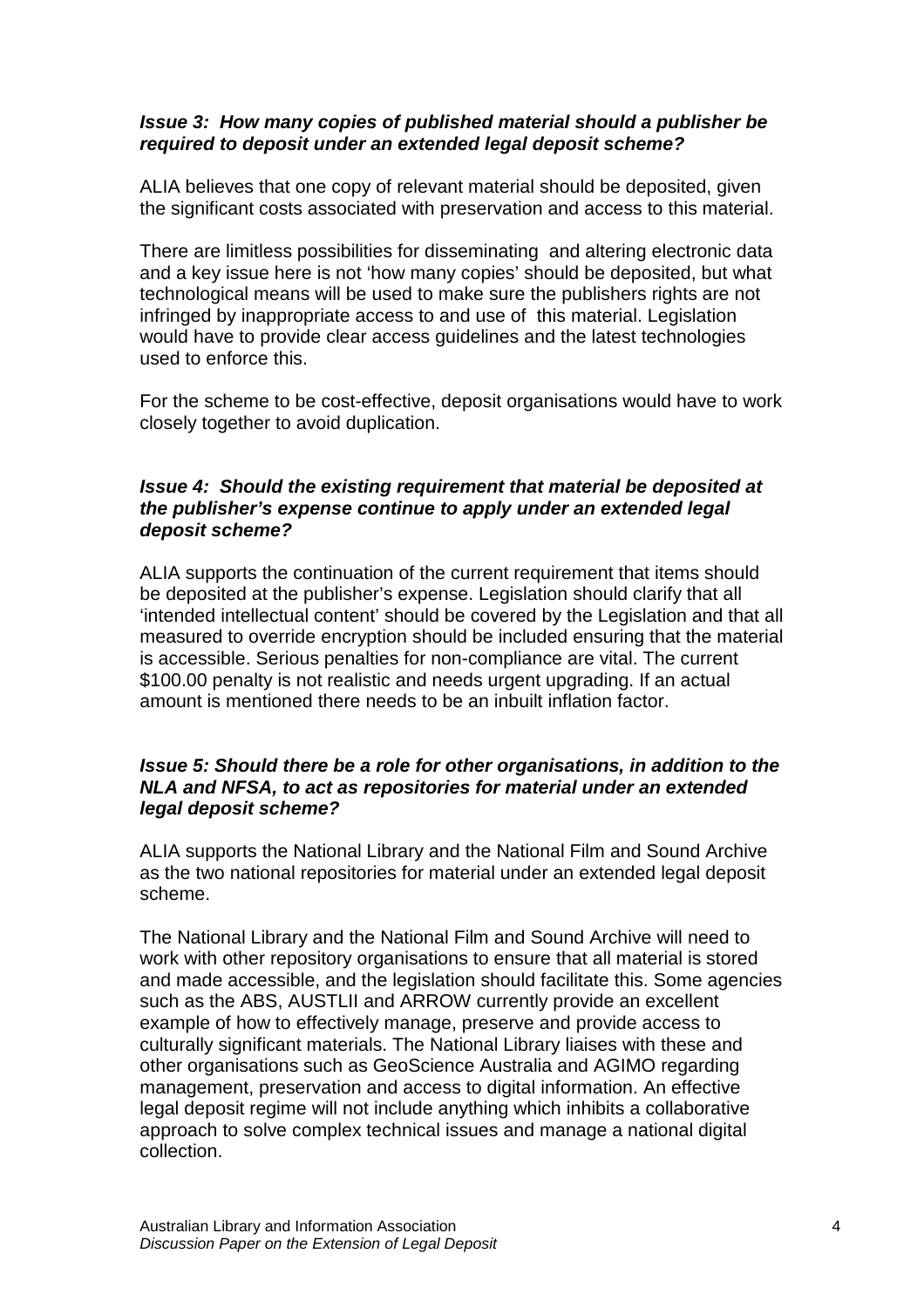The National Library currently selectively archives culturally significant web based documents and would be the logical organisation to continue with this.

For the National Library to do this effectively:

- legislation must give the National Library the ability to harvest electronic documents from the web without seeking the owners permission
- deposited material would need to be free of passwords and 'encryption'
- publishers would need to be responsible for providing **accessible** electronic materials.

# **Issue 6: How might duplication of material collected by legal deposit agencies be avoided? For example, should publishers be required to deposit relevant material with more than one institution?**

ALIA believes that one copy of relevant material should be deposited with the National Library or the National Film and Sound Archive.

Separate legislation at state and territory level should continue and should preserve the State Libraries' identity and role in the collection of material.

# **Issue 7: Should an extended legal deposit scheme apply to electronic versions of printed material?**

ALIA supports the deposit of electronic versions of printed material for a number of reasons:

- electronic and print provide different ways to access content. Research would be enhanced by providing electronic as well as print format
- preservation may be improved with electronic formats
- equity and access issues can be addressed by providing access to electronic versions of print documents.

# **Issue 8: What other material should an extended legal deposit scheme apply to?**

An extended legal deposit should apply to audiovisual material such as films, photographic images, sound recordings, radio and television broadcasts, audiovisual kits and electronic and online material such as websites, epublications, computer programmes and computer games, with an open ended definition which allows for the development of new technologies and formats.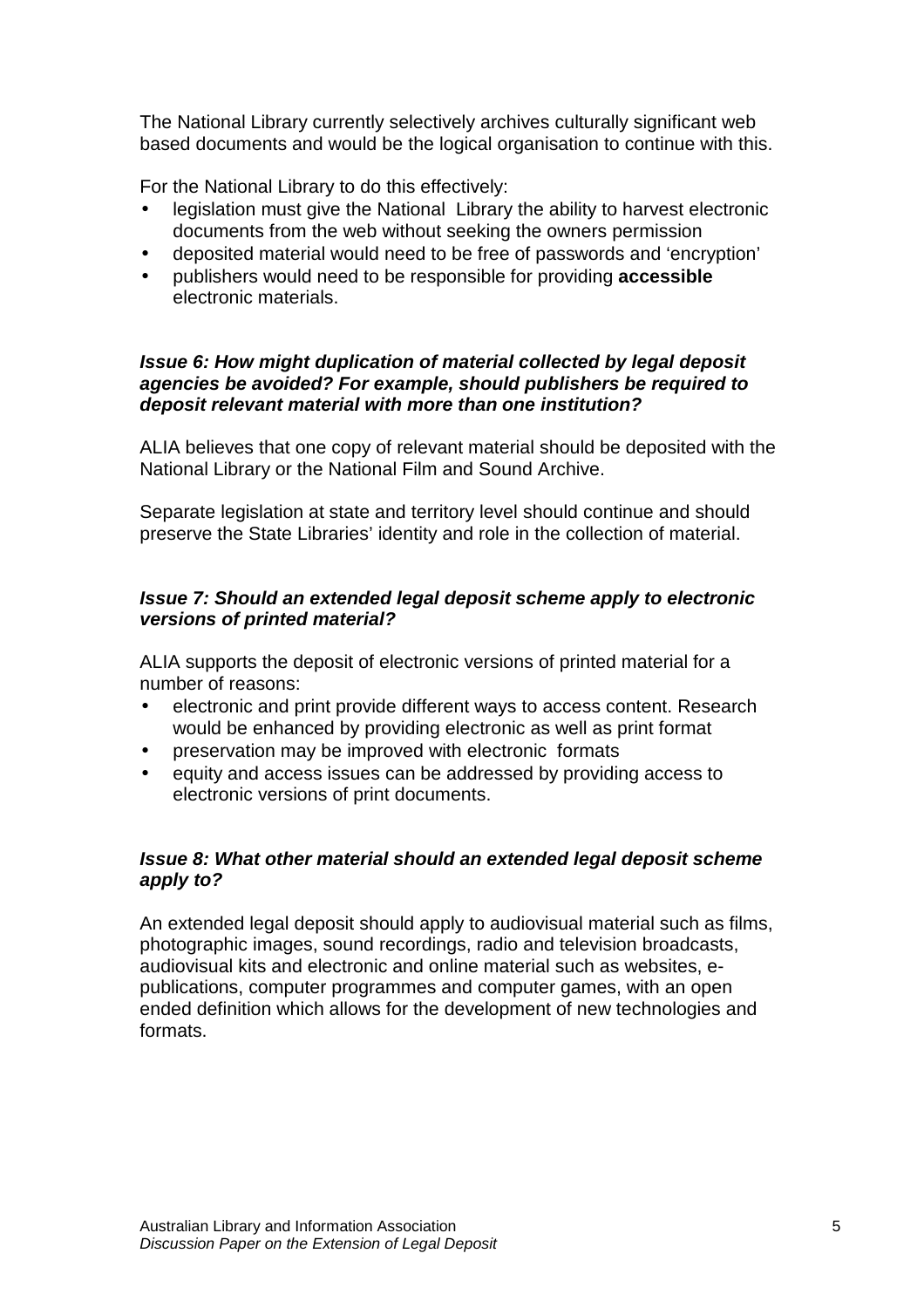# **Issue 9: Should an extended legal deposit scheme apply to broadcasts? If so should this be limited to any particular types of material? Should the scheme apply to internet material hosted in Australia?**

The legal deposit scheme should definitely apply to broadcasts and internet material hosted in Australia using the limiting criteria of historical or cultural significance.

Existing legislation needs to be amended to allow the deposit agency to harvest material without seeking the permission of copyright owners.

# **Issue 10: Should an extended legal deposit scheme apply to internet material hosted outside Australia and in what situations?**

ALIA supports the National Library's view that an extended legal deposit scheme should apply to internet material hosted outside Australia by Australian publishers.

It should extend to significant material about Australia or Australians overseas where overseas copyright laws permit. This may need to be very selective given the time and cost involved in dealing with overseas copyright measures.

#### **Issue 11: What approach, comprehensive, selective or hybrid, should be used for collection of materials under an extended legal deposit scheme? Should 'significance', say to Australian audiences, be the basis of any extension of legal deposit? Should online and offline material be treated differently and if so, on what basis?**

ALIA supports the CLRC recommendations 7.135 and 7.139. A selective approach to the extension of deposit is necessary given the extremely large volume of electronic information available, much of which is not culturally significant.

A hybrid model may be required to allow for the comprehensive collection of some formats such websites using automatic harvesting techniques and a more selective approach to deposit for some other formats, such as computer games.

Current provisions in the Copyright Act allowing the depositing institution to decide whether a work 'is of historical or cultural significance to Australia', should be applied to the extended range of deposit formats.

# **Issue 12: In light of the existing provisions in the Copyright Act, is there a need for any additional provisions to ensure the safe storage and preservation of legal deposit materials?**

ALIA supports the CLRC recommendation 7.142 that the National Library of Australia and the National Film and Sound Archive should not need to seek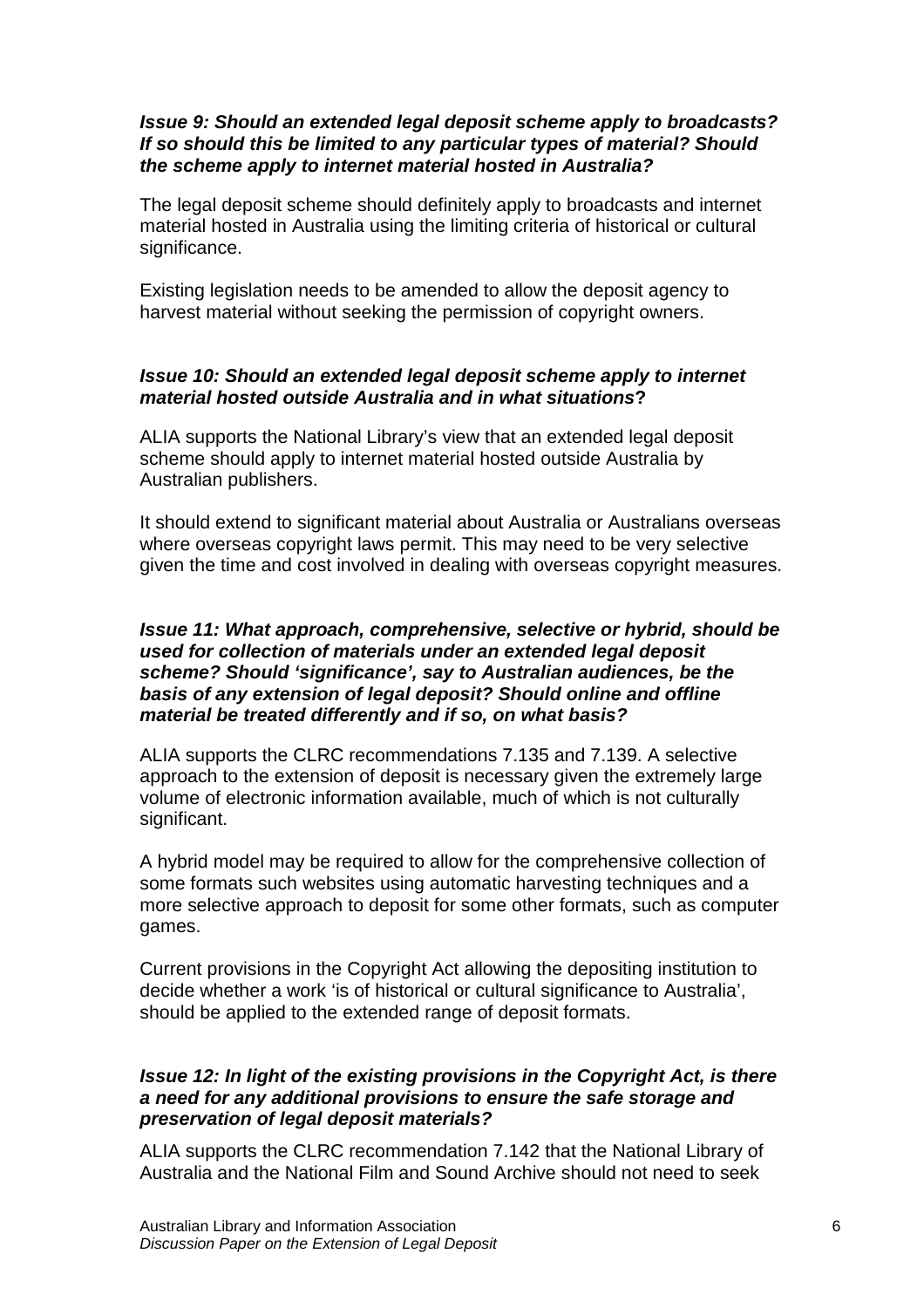the authorisation of the copyright owner with respect to the storage of deposited materials and that no special exceptions to moral rights of authors under the revised scheme be provided.

Legislation regarding number of copies that can be made may need to be revised in the electronic environment, for long term preservation purposes. To ensure that data available using today's technology can be accessed by future technologies the Legislation needs to incorporate some flexibility with number and format of copies.

The commercial availability test may prevent actions by deposit institutions to preserve material for long term and needs to be revised for electronic materials

# **Issue 13: What timeframe should apply for deposit under an extended legal deposit scheme?**

- **Is the timeframe for deposit suggested by the CLRC appropriate in the context of a selective approach to extending legal deposit?**
- **Should different time frames apply to the deposit of different published materials if legal deposit is extended?**

ALIA supports the CLRC recommendation 7.136. Notification should be required within a month and a further month allowed for deposit. Extensions of the time frame may need to be made for some electronic materials where commercial viability may be compromised, such as in the case of commercial electronic journals.

**Issue 14: In light of the recent amendments to the technological protection measure provisions in the Copyright Act, are any additional provisions required to ensure access to materials deposited under an extended legal deposit scheme?** 

• **Should publishers be required to ensure that the copy of published material provided under an extended legal deposit scheme will be accessible?** 

ALIA strongly supports additional provisions in the Copyright Act to ensure that any material deposited in an extended Legal Deposit scheme is accessible, and that it is the publisher's responsibility to make sure that the copy deposited includes any additional software, passwords etc. required to override any encryption.

#### **Issue 15: On what basis, if any, should access be restricted to material deposited under an extended legal deposit scheme?**

Any extension of the deposit scheme to electronic formats should be subject to the same 'principles' of access that currently exist for print materials, including restricted remote access. Where the commercial interests of the